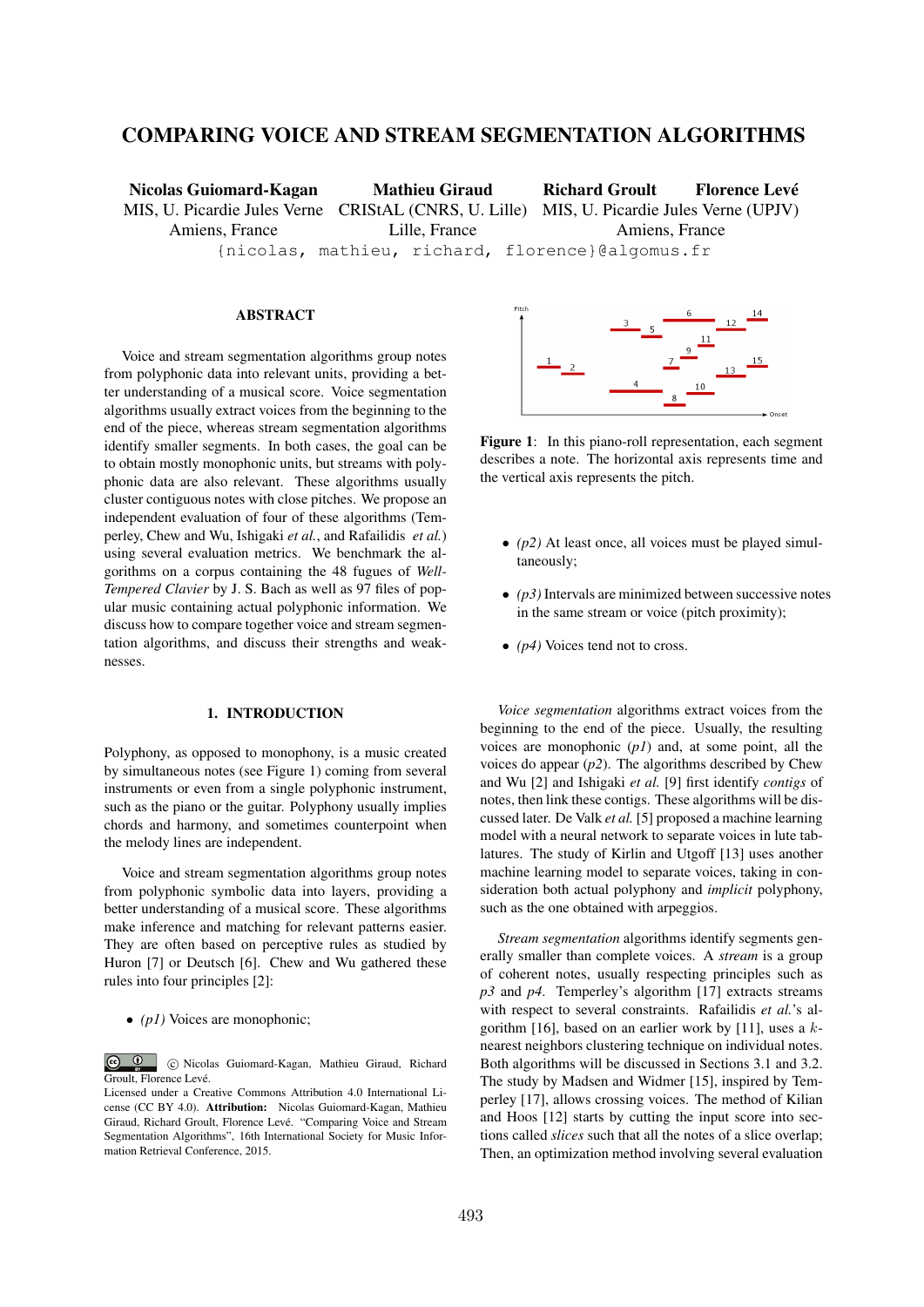functions is applied to divide and combine the slices into voices; The output voices can contains chords.

Depending on the algorithms, the predicted streams can thus be small or large. However, such algorithms do predict groups of notes, especially contiguous relevant notes, and may thus be compared against full voice segmentation algorithms. De Nooijer *et al.* [4] made a comparison by humans of several voice and stream separation algorithms for melody finding.

In this paper, we independently evaluate some of these algorithms, benchmarking in the same framework voice and stream segmentation algorithms. We compare some simple and efficient algorithms that were described in the litterature [2, 9, 16] and added the algorithm in [17] for which an implementation was freely available. Our corpus includes Bach's fugues (on which many algorithms were evaluated) but also pop music containing polyphonic material made of several monophonic tracks. The next two sections detail these algorithms. Section 4 presents the evaluation corpus, code, and methods. Section 5 details the results and discusses them.

# 2. VOICE SEPARATION ALGORITHMS

# 2.1 Baseline

To compare the different algorithms, we use a very simple reference algorithm, based on the knowledge of the total number of voices (*p2*). The *baseline algorithm* assigns a reference pitch for each voice to be predicted, then assigns each note to the voice which has the closest reference pitch (Figure 2).



Figure 2: The baseline algorithm assigns each note to the voice having the closest reference pitch. This reference pitch is computed by averaging pitches on segments having the highest number of simultaneous notes. Here the middle voice, Voice 1, has a reference pitch that is the average of the pitches of notes 7, 9 and 11.

# 2.2 CW

The CW algorithm separates voices by using the four principles (*p1, p2, p3, p4*) [2].

*Contigs.* The first step splits the input data into blocks such that the number of notes played at the same time during one block does not change. Moreover, when a note crosses the border of two blocks and stops or starts to sound inside a block, the block is split in two at this time. The obtained blocks are called *contigs* (Figure 3). By construc-



Figure 3: Four contigs: Contig 3 contains three fragments, *{*6*}*, *{*7*,* 9*,* 11*}* and *{*8*,* 10*}*.

tion, the number of played notes inside a contig is constant. Notes are grouped from the lowest to the highest pitch in *voice fragments* (Figure 3).



Figure 4: Connection Policy: All fragments are connected with respect to *p3*.

*Connection Policy.* The second step links together fragments from distinct contigs (see Figure 4). The contigs containing the maximal number of voices are called *maximal voice contigs* (*p2*). The connection starts from these maximal contigs: Since the voices tend not to cross, the order of the voices attributed to fragments of these contigs has a strong probability to be the good one (*p2* and *p4*).

Given two fragments in contiguous contigs, CW defines a *connection weight*, depending on  $n_1$ , the last note of the left fragment, and on  $n_2$ , the first note of the right fragment. If  $n_1$  and  $n_2$  are two parts of the same note, this weight is  $-K$ , where *K* is a large integer, otherwise the weight is the absolute difference between the pitches of the two notes  $(p3)$ . The fragments connected between two contigs are the ones which minimize the total connection weight (Figure 5).

## 2.3 CW-Prioritized

Ishigaki *et al.* [9] proposed a modification of CW algorithm in the merging step between the contigs. Their key observation is that the *entry of a voice* is often non ambiguous, contrary to the exit of a voice that can be a "fade out" which is difficult to precisely locate. Instead of starting from maximal voice contigs, they thus choose to start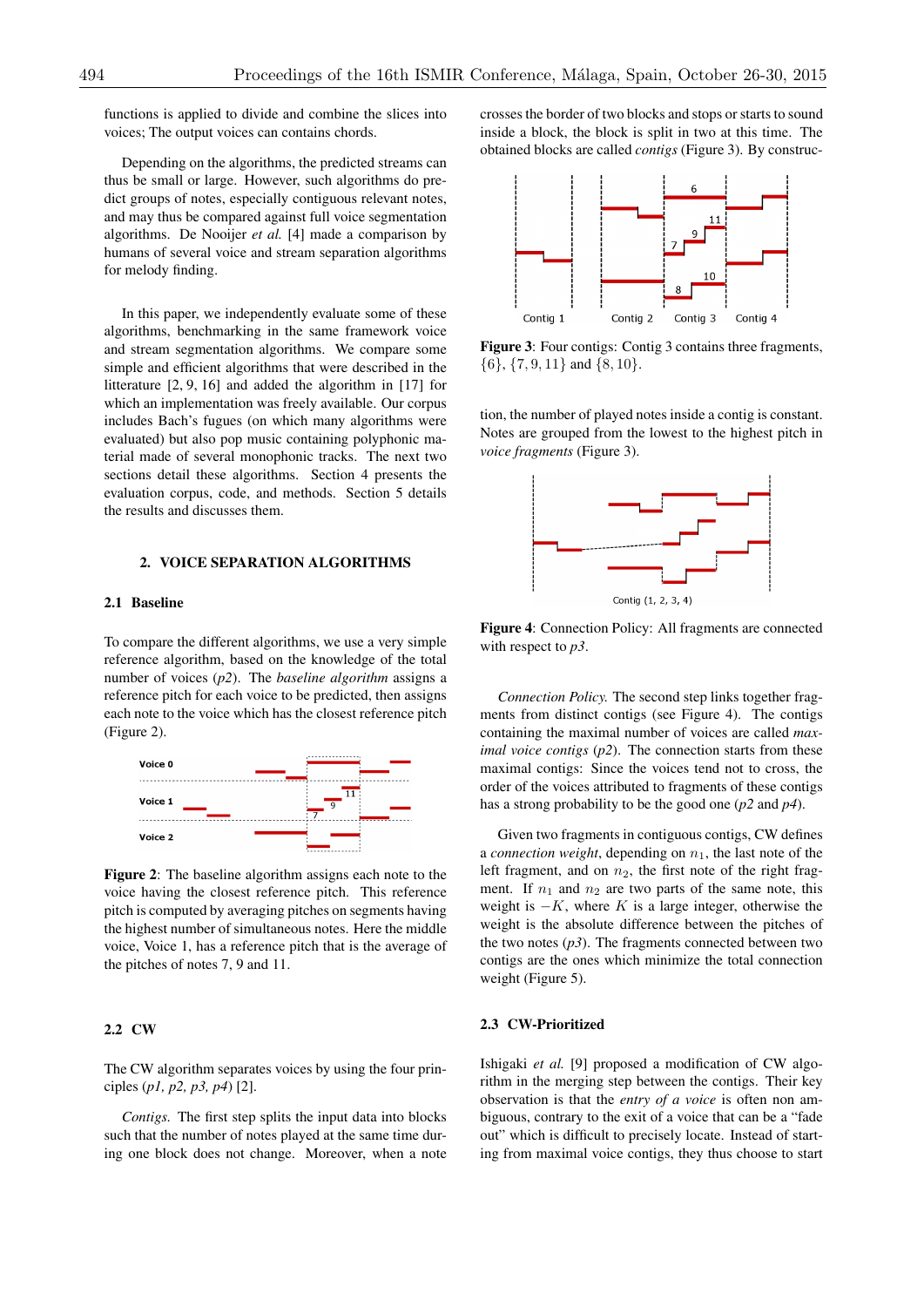

Figure 5: Connection between contigs: The selected links are the ones minimizing the total weight  $(3 + 4 = 7)$ .

only from adjacent contigs with an *increasing* number of voices. For example in Figure 3, the procedure starts by merging Contig 1 with Contig 2. The choice of merged fragments is identical to the method described in CW algorithm. After the merge of all fragments of two adjacent contigs  $c_1$  and  $c_2$ , we get a new contig containing the same number of voices than in  $c_2$  (see Figure 6).



Figure 6: Contig combining: Contigs 1, 2, then 3 are combined, resulting in a Contig 1+2+3 with 3 voices.

The procedure described above is reiterated as long as two adjacent contigs have an increasing number of voices. If at the end of this procedure, there is more than one contig, they are merged by the original CW connection policy.

## 3. STREAM SEGMENTATION ALGORITHMS

We also study *stream segmentation* algorithms, which do not segment a score into voices but into streams that may include overlapping notes. Streams can be melodic fragments, but also can cluster related notes, such as chords. A voice can be thus split into several streams, and a stream can cluster notes from different voices.

#### 3.1 Streamer

The algorithm proposed by Temperley extracts streams while respecting several constraints [17]. The first constraint is pitch proximity: two contiguous notes with close pitches are placed in the same stream  $(p3)$ . The second constraint is temporal: when there is a long rest between two notes, the second note is put into a new stream (Figure 7). The last principle allows the duplication of a note in two voices (provided that the streams do not cross, *p4*).





Figure 7: Due to the rest after note 2, Streamer assigns notes 1 and 2 to a stream that does not include any other notes.

Figure 8: Stream Segment assigns notes 12, 13, 14, and 15 in a same stream. The notes 13-15 can be seen as a transposition of notes 12-14, forming a succession of chords.

## 3.2 Stream Segment

The algorithm by Rafailidis *et al.* [16] clusters notes based on a *k*-nearest-neighbors clustering. The algorithm first computes a distance matrix, which indicates for each possible pair of notes whether they are likely to belong to the same stream. The distance between two notes is computed according to their synchronicity (Figure 8), pitch and onset proximity (among others criteria); then for each note, the list of its *k*-nearest neighbors is established.

# 3.3 CW-Contigs

We finally note that the first step of the CW algorithm (contig creation) can be considered as a stream segmentation algorithm. We call this first step CW-Contigs. For example, on the Figure 3, this method creates 8 streams corresponding to the 8 voice fragments of the four contigs.

#### 4. EVALUATION CORPUS AND METRICS

## 4.1 Evaluation corpus

Usually these algorithms are evaluated on classical music, in particular on counterpoint music such as *fugues*, where the superposition of melodic lines gives a beautiful harmony. As a fugue is made up several voices, this naturally constitutes a good benchmark to evaluate voice separation algorithms [2, 5, 9–11, 15–17]. We thus evaluated the algorithms on the 48 fugues of the two books of the *Well-Tempered Clavier* by J.-S. Bach<sup>1</sup>.

We also wanted to evaluate other forms of polyphonic writing. The problem is to have a ground truth for this task. From a set of 2290 MIDI files of popular music, we formed a corpus suitable for the evaluation of these algorithms. We focused on MIDI tracks (and not on MIDI channels). We kept only "monophonic" tracks (where at most one note is played at any time) of sufficient length (at least 20 % of the length of the longest track). We deleted the tracks corresponding to the drums. We considered each remaining

<sup>1.</sup>krn files downloaded from kern.ccarh.org [8]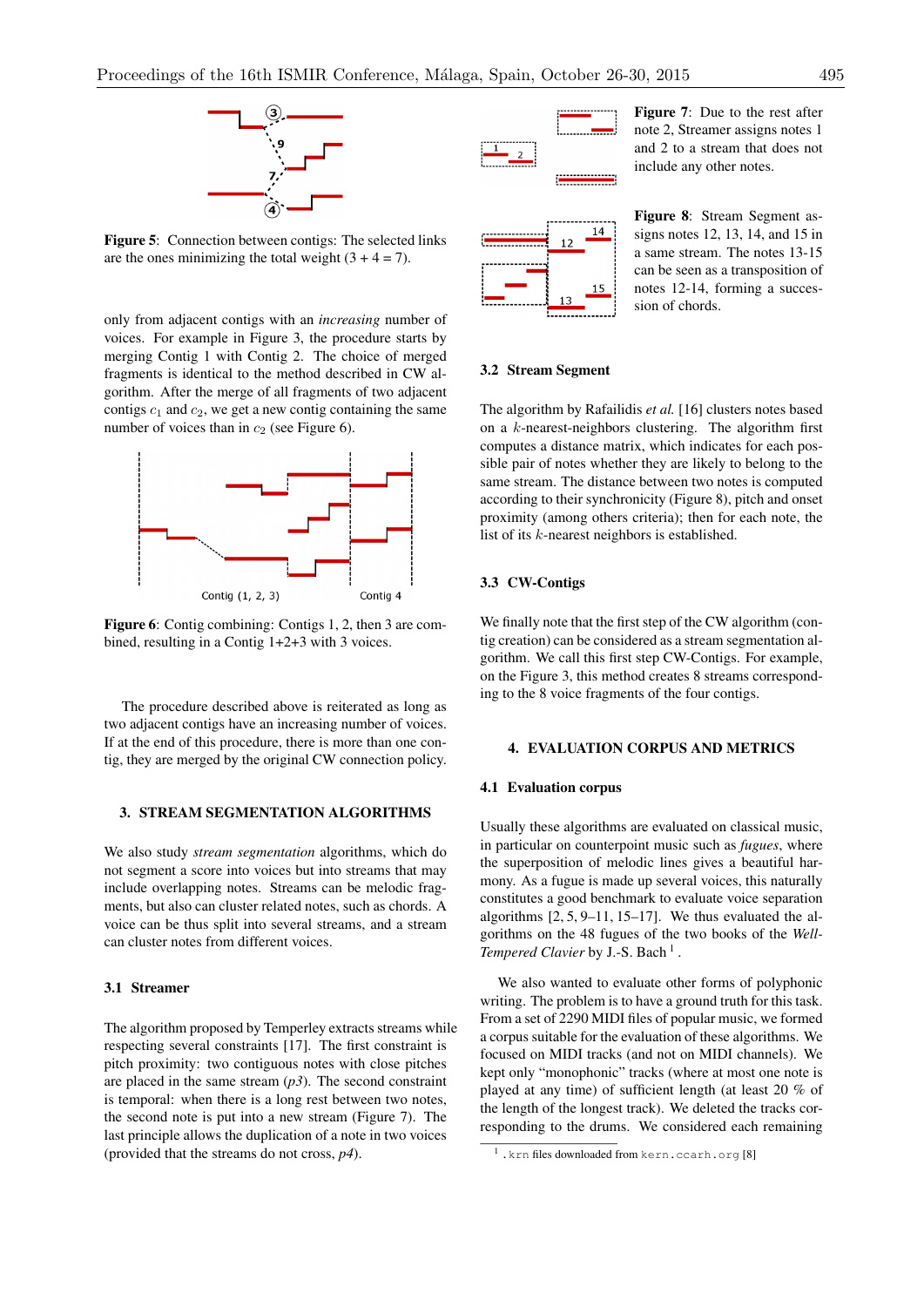| corpus | wtc-i | wtc-ii | pop |
|--------|-------|--------|-----|
| files  | 24    | 24     | 97  |
| voices | 3.5   | 3.4    | 3.0 |
| notes  | 1041  | 1071   | 874 |

Table 1: Files, and average number of voices and notes for each corpus.

track as an independant voice. Finally, we kept 97 MIDI files with at least 2 voices, composed on average of 3.0 voices (see Table 1).

# 4.2 Evaluation code

We implemented the algorithms CW-Contigs, CW, CW-Prioritized and Stream Segment, using a Python framework based on music21 [3]. The Streamer algorithm  $2$  was run with default parameters. As it quantizes input files, the offset and duration of notes in the output are slightly different from the ones in our original files: We thus had to associate notes to the correct ones.

## 4.3 Evaluation metrics

#### *4.3.1 Note-based evaluation.*

A first evaluation is to ask whether the voices are correctly predicted. The *note precision (NPR)* is the ratio between the number of notes correctly predicted (in the good voice) over the total number of notes. On one voice, this measure is the same than the *average voice consistency (AVC)* defined by [2]. However on a piece or on a corpus, we compute the ratio on the total number of notes, instead of averaging ratios as in [2]. Especially in the pop corpus, the distribution of notes is not equal in all pieces and all voices, and this measure better reflects the ability of the algorithm to assign the good voice to each note.

Computing NPR requires to assert *which voice in the prediction corresponds to a given voice of the ground truth.* In a fugue, there may be a formal way to exactly define the voices and number them, from the lowest one to the highest one. But, in the general case, this correspondance is not always obvious. By construction, the two voice segmentation algorithms studied here predict a number of voices equal to the maximal number of voices, whereas the stream segmentation algorithms have no limit for the number of streams. In the general case, one solution is to compare each voice predicted by the algorithm with *the most similar voice of the ground truth*, for example taking the voice of the ground truth sharing the highest number of notes with the predicted voice.

Note-based evaluation tends to deeply penalize some errors in the middle of the scores: When a voice is split in two, half of the notes will be counted as false even if the algorithm did "only one" mistake. Moreover, this is not

a fair way to evaluate stream segmentation algorithms, as they may predict (many) more streams than the number of voices. We thus use two other metrics, that better measure the ability of the algorithms to gather notes into voices, even when a voice of the ground truth is mapped to several predicted voices. These metrics do not require to make the correspondence between predicted voices and voices of the truth.

#### *4.3.2 Transition-based evaluation.*

The result of voice or stream segmentation methods can be seen as a set of *transitions*, that are pairs of successive notes in a same predicted voice or stream. We compare these transitions against the transitions defined by the ground truth, and compute usual precision and recall ratios.

The *transition precision (TR-prec)* (called *soundness* by [13]) is the ratio of correctly assigned transitions over the number of transitions in the predicted voices. This is related to *fragment consistency* defined in [2] – but the fragment consistency takes only into account the links between the contigs, and not all the transitions. The *transition recall (TR-rec)* (called *completeness* by [13]) is the ratio of correctly assigned transitions over the number of transitions in the truth. This is again related to *voice consistency* of [2].

For each piece, we compute these ratio on all the voices – taking the number of correct transitions inside *all* the voices, and computing the ratio over the number of transitions inside either *all* the predicted voices or *all* the truth. When the number of voices in the ground truth and in the prediction are equal, the TR-prec and TR-rec ratios are thus equal: we simply call this measure *TR*. Figure 12, at the end of the paper, details an example of NPR and TR values for the six algorithms.

#### *4.3.3 Information-based evaluation.*

Finally, we propose to adapt techniques proposed to evaluate music segmentation, seen as an assignation of a label to every audio (or symbolic) frame [1, 14]. Lukashevich defines two scores, *S<sup>o</sup>* and *Su*, based on normalized entropy, reporting how an algorithm may over-segment (*So*) or under-segment  $(S_u)$  a piece compared to the ground truth. The scores reflect how much information there is in the output of the algorithm compared to the ground truth  $(S<sub>o</sub>)$  or conversely  $(S<sub>u</sub>)$ . Here, we use the same metrics for voice or stream segmentation: both the ground truth and the output of any algorithm can be considered as an assignation of label to every note. On the probability distribution of these labels, we then compute the entropies  $H$ (predicted|truth) and  $H$ (truth|predicted), that become  $S$ <sup>o</sup> and  $S<sub>u</sub>$  after normalization [14]. As these scores are based on notes rather than on transitions, they enable to measure whether the clusters are coherent, even in situations when two simultaneous voices are merged in a same stream (giving thus bad TR ratios).

<sup>2</sup> downloaded from www.link.cs.cmu.edu/melisma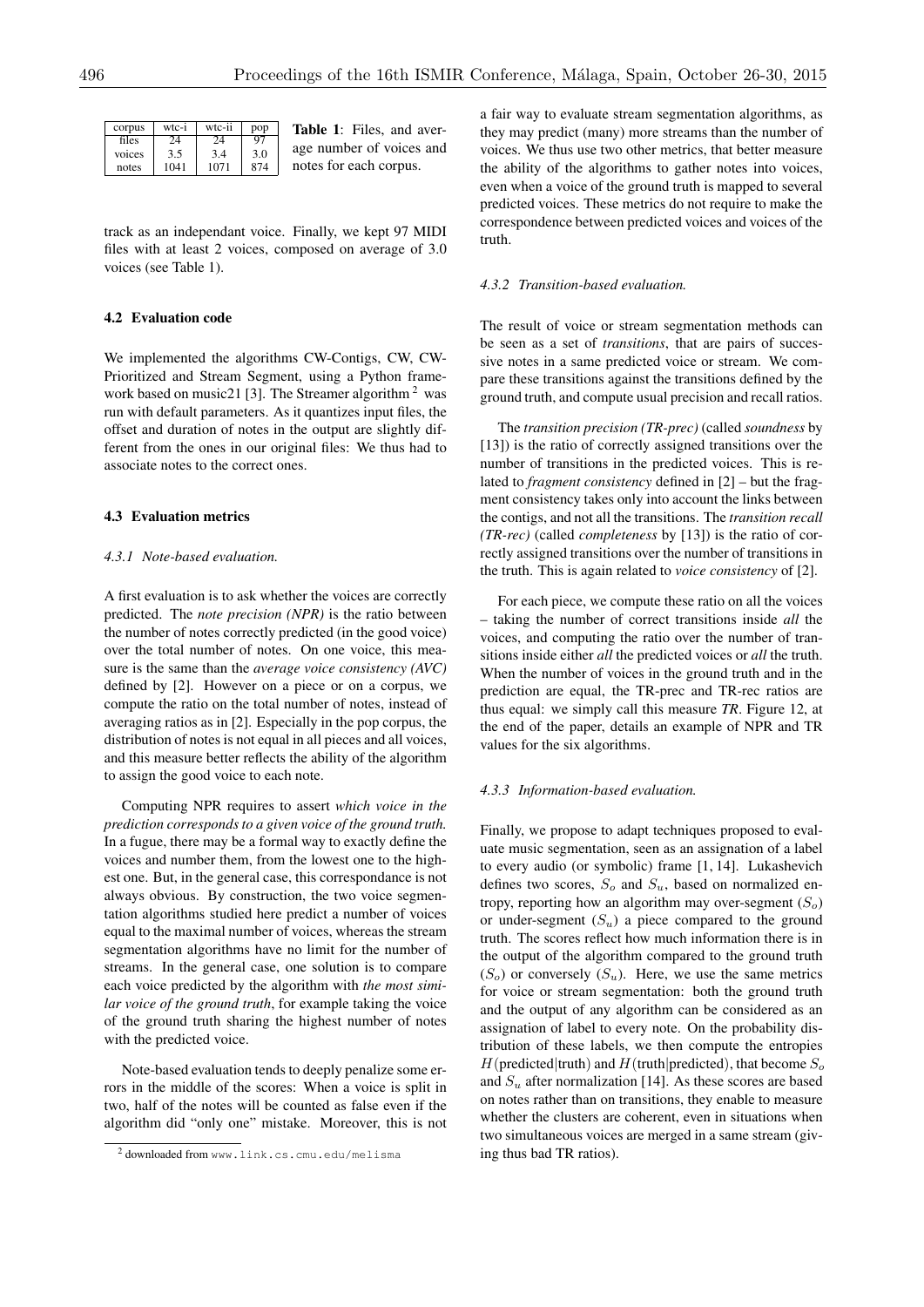|                       | wtc-i |            |           |              | wtc-ii |       |            |          | pop          |             |      |            |           |              |       |
|-----------------------|-------|------------|-----------|--------------|--------|-------|------------|----------|--------------|-------------|------|------------|-----------|--------------|-------|
|                       | avg.  | <b>NPR</b> | <b>TR</b> | $S_{\alpha}$ | $S_u$  | avg.  | <b>NPR</b> | TR       | $S_{\alpha}$ | $S_{\rm u}$ | avg. | <b>NPR</b> | <b>TR</b> | $S_{\alpha}$ | $S_u$ |
| <b>Baseline</b>       | 3.5   | 71.4%      | 63.7%     | 0.48         | 0.48   | 3.4   | 71.9%      | 62.6%    | 0.45         | 0.45        |      | 89.5%      | 87.1%     | 0.77         | 0.75  |
| <b>CW</b>             | 3.5   | $83\%$     | 95.9%     | 0.73         | 0.73   | 3.4   | 87.8%      | 95.6%    | 0.73         | 0.73        |      | 84.6%      | 88.7%     | 0.76         | 0.76  |
| CW-Prioritized        | 3.5   | 82.5%      | $97.4\%$  | 0.72         | 0.72   | 3.4   | 86.5%      | $97.1\%$ | 0.74         | 0.74        | 3.   | 64.8%      | 89.4%     | 0.51         | 0.5   |
|                       | avg.  | TR-prec    | TR-rec    | $S_{\alpha}$ | $S_u$  | avg.  | TR-prec    | TR-rec   | $S_{\alpha}$ | $S_u$       |      |            |           |              |       |
| Streamer              | 16    | 75.6%      | 68.3%     | 0.46         | 0.62   | 15.4  | 75.6%      | 65.2%    | 0.42         | 0.57        |      |            |           |              |       |
| <b>Stream Segment</b> | 191.1 | 76.5%      | 62.1%     | 0.23         | 0.79   | 214   | 77.4%      | 61.9%    | 0.21         | 0.79        |      |            |           |              |       |
| CW-Contigs            | 226.2 | 99.4%      | 86.7%     | 0.34         | 0.98   | 282.3 | 99.4%      | 86.8%    | 0.34         | 0.98        |      |            |           |              |       |

Table 2: Results on the fugues and on the pop corpora. "avg." is the average number of voices or streams predicted.

# 5. RESULTS AND DISCUSSION

We evaluated the six algorithms on the 48 fugues of *Well-Tempered Clavier* by J. S. Bach, and moreover the voice separation algorithms were evaluated on the 97 pop files. Table 2 details the results.

## 5.1 Results

*Note and transition-based evaluation.* Between 80 % and 90 % of the notes are assigned correctly to the right voice by at least one of the voice separation algorithms. The results confirm that these NPR metric is not very meaningful. The baseline has good NPRs, and on the pop corpus, the baseline NPR is even better than CW and CW-Prioritized. Compared to the baseline algorithm, all algorithms output longer fragments (see Figure 9). As expected, the transition ratio (TR) metrics are better to benchmark the ability of the algorithms to gather relevant notes in the same voice: all the algorithms have better TR metrics than the baseline.

The three stream segmentation algorithms predict more streams that the number of voices in the ground truth, hence low TR-rec ratios. The TR-prec ratios are higher, better than the baseline, and the CW-Contigs has an excellent TR-prec ratio.

*Information-based evaluation.* An extreme case is perfect prediction, with NPR = TR =  $100\%$ ,  $S_o = 1$  and  $S_u = 1$ (like in Bach's Fugue in E minor BWV 855 for both CW and CW-Prioritized). In a pop song (allsaints-bootiecall) where two voices play mostly same notes, the baseline algorithm merges all notes in the same voice, so NPR and TR are close to 50%, but  $S_0$  is close to 1 and  $S_u$  close to 0.



Figure 9: Notes attributed to the wrong voice with the baseline (left) and CW (right) algorithms on Bach's Fugue  $#2$  – book II (in C minor, BWV 871). When CW makes errors, the voices are kept in a same predicted voice.

In the general case, *S<sup>u</sup>* is correlated with TR-prec, and *S<sup>o</sup>* with TR-rec. As expected, in stream segments algorithms,  $S_u$  is better than  $S_o$ . Note that the Stream Segment has not the best TR-prec ratio (sometimes, it merges notes that are in separate voices), but it has a quite good  $S_u$  score among all the algorithms (when it merges notes from separate voices, it tends to put in the same stream all notes that are in related voices). The best  $S_u$  scores are obtained by the CW-Contigs, confirming the fact that the contig creation is a very good method that makes almost no error.



Figure 10: A note spanning two contigs is split in  $A$  and  $A'$ . CW and CW-Prioritized link the fragments  $(A + A')$ ,  $(B + C)$ , keeping *A* in the same voice. The original implementation of Ishigaki *et al.* links the fragments  $(A + D)$ ,  $(B, A')$ , duplicating the whole note  $A + A'$ .



Figure 11: Fragments *A* and *B* are in different contigs due to the overlap of previous notes. Both CW-Prioritized and the original implementation of Ishigaki *et al.* link the fragments  $(A + B + D)$  and  $(C)$ , whereas CW links the fragments  $(A+C)$ and  $(B + D)$ .

#### 5.2 Partitioned notes and link weights

With CW algorithm, when a note is cut between two contigs and the voices assigned to those two fragments are different, the predicted voices contain more notes than in the input data. This case was not detailed in the study [2]. To avoid split notes in the output of the algorithm, we choose to allow voice crossing exactly at these points (Figure 10).

Our results for CW-Prioritized differ from the ones obtained in [9]: Their AVC was better compared to CW. In our implementation, the NPR ratio is lower for CW-Prioritized compared to CW. In our implementation (as in the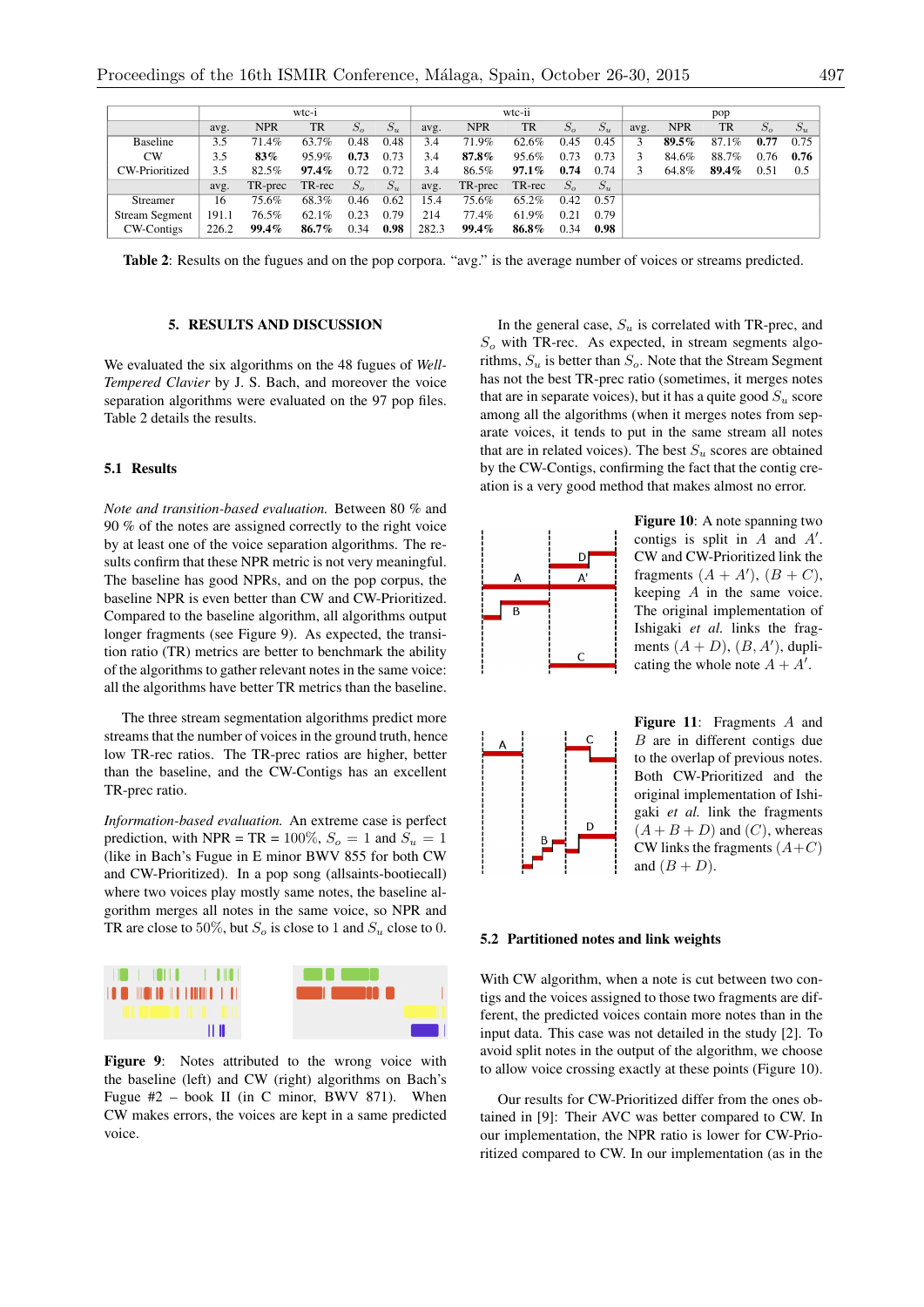original algorithm of CW), there is  $a - K$  weight to the link between two parts of the same note. In the Ishigaki *et al.* implementation, this weight is  $-1$ , and thus the algorithm keeps partitioned notes in the output (see Figure 10). Despite this difference, our CW-Prioritized implementation gives good results by considering TR both on the fugues and on the pop corpus. even if it merges incorrectly some contigs (see Figure 11).

#### 5.3 A challenging exposition passage in a fugue

Figure 12 shows the results of the algorithms on a extract of Bach's Fugue #16 – book I. This passage is quite challenging for voice separation: all the four voices enter in succession, and there is a sixth interval in the head of the subject that often put voices very close. In the last measure of the fragment, there is even a crossing of voices when the soprano is playing this sixth interval.

The algorithms behave differently on this passage, but none of them perfectly analyze it. Only CW-Prioritized predicts correctly the first three measures, especially the start of the alto voice at the first two beats of measure 12. CW selects a bad link at the third beat of measure 14, resulting in a bad prediction in measures 12/13/14 (but a high TR ratio overall). Except on the places where almost all the algorithms fail, Streamer has a correct result. Stream Segment creates many more streams, and, as expected, assigns notes that overlap in the same stream, as on the first beat of measure 12.

Finally, none of the algorithms successfully handles the voice crossing, measure 15. CW-Contigs made here its only clustering error (otherwise it has an excellent TRprec), linking the D of the soprano with the following G of the alto. As expected, this error is found again in CW and CW-Prioritized, and Streamer also splits apart the notes with the highest pitch from the notes with the lowest pitch. At this point, Stream Segment creates streams containing both voices. Handling correctly this passage would require to have a knowledge of the patterns (including here the head of the subject with the sixth leap) and to favor to keep these patterns in a same voice, allowing voice crossing.

## 6. CONCLUSIONS

Both voice and stream segmentation methods cluster notes from polyphonic scores into relevant units. One difficulty when benchmarking such algorithms is to define a ground truth. Beside the usual fugues corpus, we proposed some ideas to establish a pop corpus with polyphonic data suitable for evaluation.

Even stream segmentation algorithms give good results in separating voices, as seen by the TR ratios and the  $S_u$ score. The Streamer algorithm is very close to a full voice separation, predicting monophonic streams. The Stream



Figure 12: Output of the five algorithms on the measures 12 to 15 of Bach's Fugue #16 – book I (in G minor, BWV 861). After the initial chord with almost all the voices, the voices enter in succession (alto and tenor: m12, bass: m13, soprano: m15).

Segment algorithm further enables to output some polyphonic streams that may be relevant for the analysis of the score.

Focusing on voice separation problem, the contig approach, as initially proposed by [2], seems to be an excellent approach – very few transition errors are made inside contigs, as shown by the raw results of the CW-Contigs algorithm. The challenge is thus to do the right connections between the contigs. The ideas proposed by [9] are interesting. In our experiments, we saw a small improvement in our CW-Prioritized implementation compared to CW, but details on how partitioned notes are processed should be handled carefully. Further research should be done to improve again the contig connection.